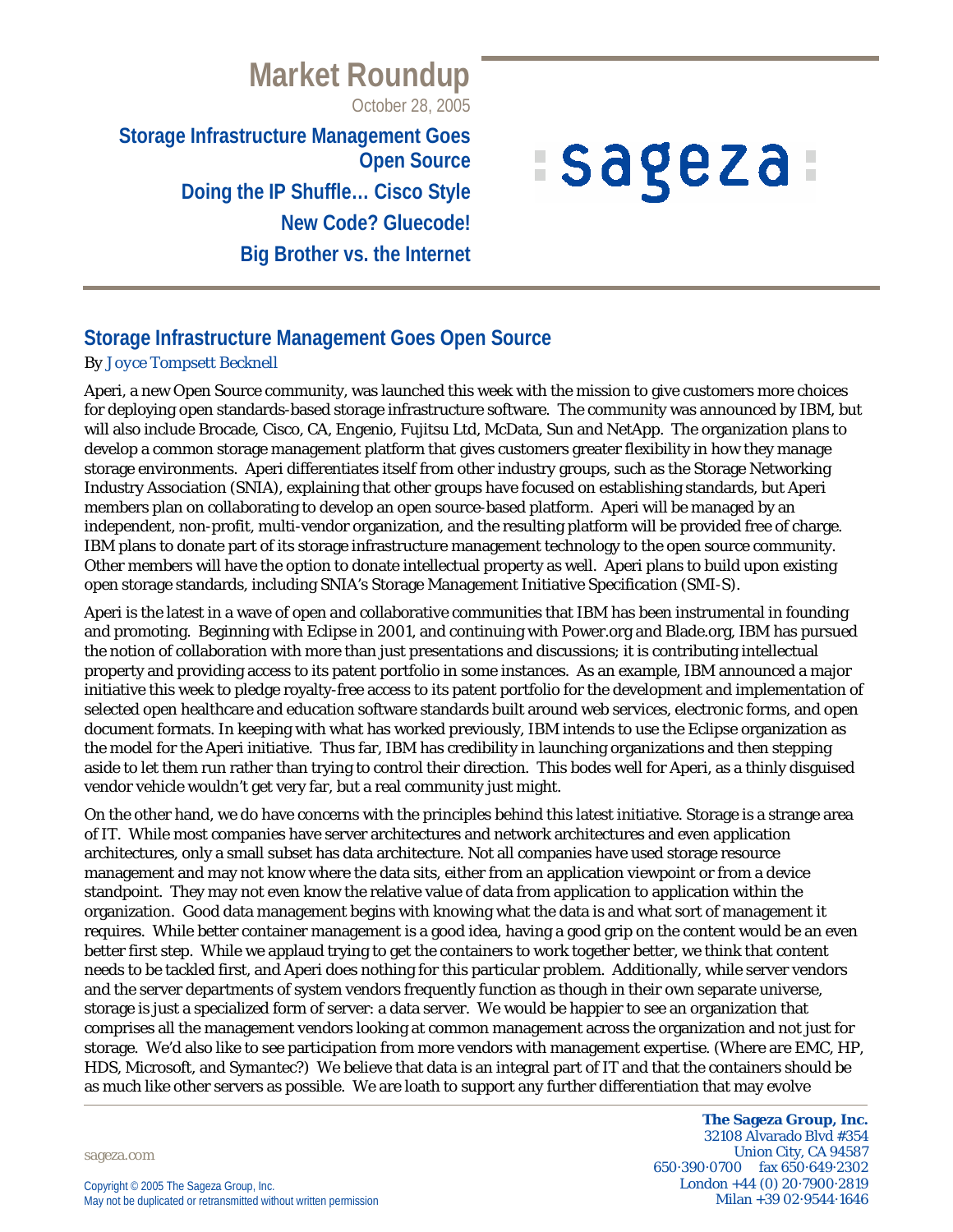separately from management at a higher level. At the same time, any time the vendors actually try to make users' lives easier we must genuinely applaud and encourage them. We hope Aperi is a success, that other vendors join in, and that openness truly is a socially transmittable behavior.

# **Doing the IP Shuffle… Cisco Style**

#### *By Clay Ryder*

Cisco has announced a new series of Carrier Ethernet products designed for service providers of various sizes, including telcos. The 10 Gigabit Ethernet offerings are designed to provide what Cisco calls Next Generation Network functionality, including high-speed business-class IP services as well as Layer 2 and 3 VPN services and voice, data, and video capabilities, dubbed the "triple play" services. The products are positioned to help carriers migrate their existing networks from more traditional connectivity such as frame relay or ATM to more intelligent and capable IP oriented networks. The products introduced included new routers, switches, and other hardware designed to make the migration to IP more flexible and appealing. Most of the products will be available by the end of this year.

10GB is cutting edge for Ethernet, and the speed is important, but what is more important is the flexibility that a more intelligent, evolved, modern (or pick some of your favorite enhanced metaphors), transport mechanism offers combined with Cisco's driving of intelligence down into the network so that the network is keenly aware of what data types are being passed through. This allows for SLAs that support decent video and audio interaction alongside more pedestrian data uses, such as file transfer, etc. One competitive platform is the high-speed cable infrastructure coming into many homes where services providers are offering TV, telephone, Internet, and so forth. 10GB would be an alternative platform, which from a data perspective would be simpler, since it all could simply be IP-over-Ethernet supporting a variety of services. Of course, 10GB Ethernet has line-length limitations like everything (including cable) so there will need to be some degree of infrastructure upgrade/refresh beyond simply dropping in CAT6 wire or Fibre equivalent into every home, office, cubicle, or space station (Starbucks).

Nevertheless, this is bringing convergence further along, and while Cisco might wish it would displace all other existing network infrastructure, it won't do that overnight, or perhaps ever, as the competitive installations have their pluses and minus as well. However, this does raise the "what is possible to do after all" bar higher than it has been before. But then again, as with all carrier-focused solutions, it is easy to wire the CO, or mega data center, but that last mile into the home and office building remains a most difficult of challenges. Perhaps the fact that an increasing number of homes and offices already have Ethernet wiring in them is one of the factors that will help Cisco along this path and help its customers grab a share of the pot of gold whose rainbow rises so brilliantly from delivering a plethora of converged services along that oh-so-valuable last mile.

#### **New Code? Gluecode!**

#### *By Jim Balderston*

IBM has announced the WebSphere Application Server Community Edition, designed for mid-sized companies, large enterprise departments, and business partners who would like to develop open source-based applications or services. The new offering includes technology from Gluecode, which IBM acquired in May. The WAS CE offering is based on the J2EE-Certified Apache Geronimo application server and IBM is offering subscription-based support if the customer or partner requests it. The Gluecode technology offers developers the ability to build off of the Geronimo Application Server to provide Web applications, messaging, and transactions; a JSR 168 portlet container; the Apache Derby internal database; and a wide range of management and centralized configuration and control features. Gluecode has offered its base code for no cost; more feature-rich versions have come with subscription pricing. The IBM WAS CE is also free for download. Support services can be acquired for \$900 per server per year.

As of this week, IBM is a company with a market capitalization of more than \$131 billion with quarterly revenues of more than \$20 billion. Yet the company, despite being highly focused on meeting sales and revenue targets (just talk to IBMers for four or five minutes, you'll understand how much metrics mean within the company),

sageza.com

**The Sageza Group, Inc.** 32108 Alvarado Blvd #354 Union City, CA 94587 650·390·0700 fax 650·649·2302 London +44 (0) 20·7900·2819 Milan +39 02·9544·1646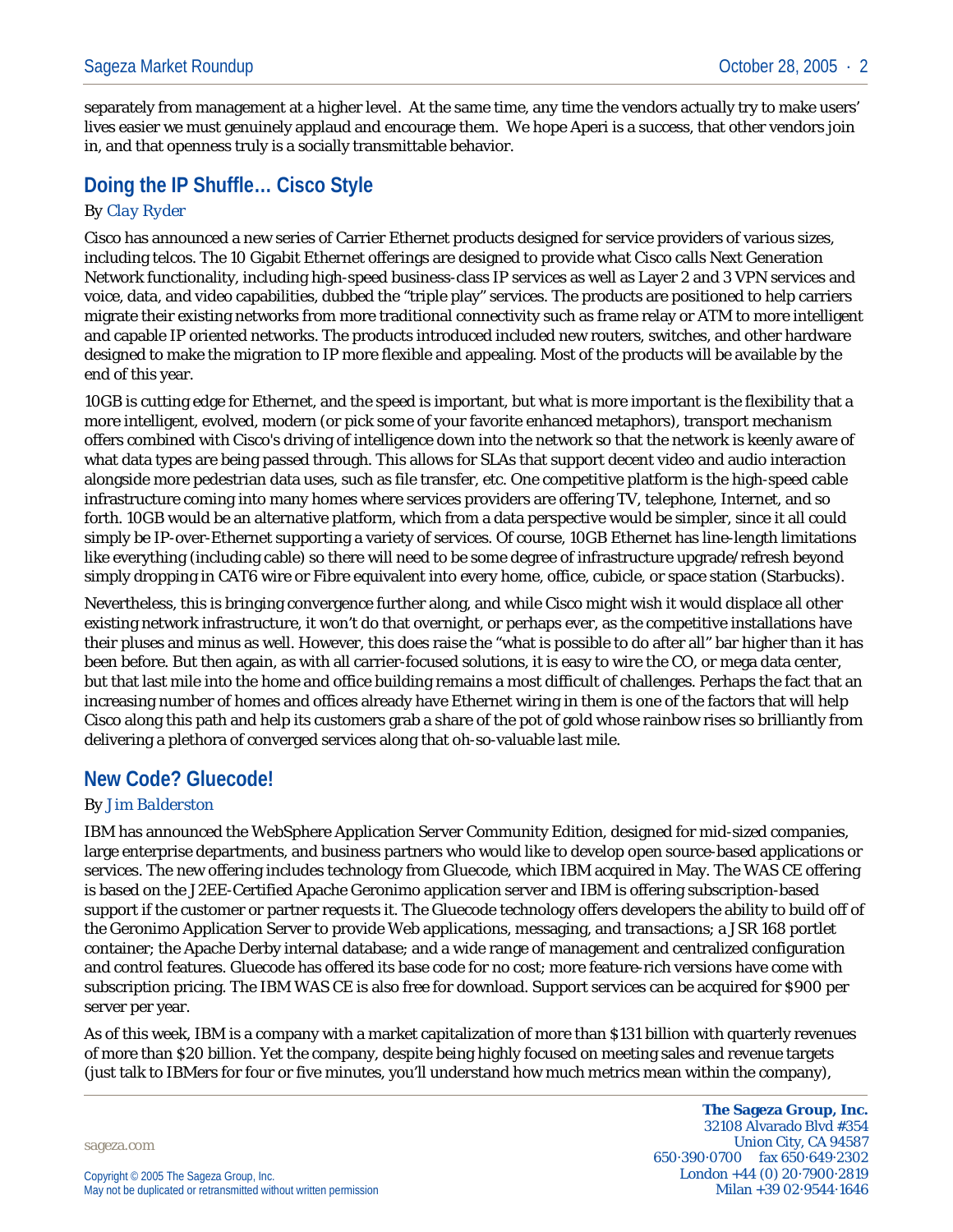seems to be willing to offer up substantial goodies to the world at large for free. One might think that Big Blue has suddenly got a case of Internet fairy dust intoxication, where offering products for free was a model for the classic "give it away for free but make it up on volume" affliction. Netscape tried it, and other than bamboozling AOL, proved that that particular model needs more than just a short-term plan of "give it away now and we'll figure out something later to make money."

Not only is IBM well versed in the traditional ways of making money; the company has enough institutional wisdom to explore new ways to bring in customers and revenue. The WAS CE is yet another example of how IBM — unlike most if not all of its competitors — understands that investing in the future may mean doing things that in the short term show no specific revenue opportunities but could in the long term bring new persistent revenue streams for the foreseeable future. IBM's commitment to open source technology is not only a way to move IBM hardware and software; it is a means to empower its channel and business partners, giving them the tools to offer new applications and services to their customers. IBM's WAS CE emphasis on mid-tier companies and enterprise department level development is clearly a business partner enablement program, one ensuring that the partners that own both the relationship and niche market expertise with the end customer have new and more costefficient ways to deliver offering not only now but well into the future. IBM, unlike its competitors, continues to make a concerted, company-wide effort to capture SMB customers by investing in their ISV/SI/business partner ecosystem. At this point, they are simply running away from the competition in this regard, meaning that in the coming years they will be reaping a fine harvest indeed.

### **Big Brother vs. the Internet**

#### *By Susan Dietz*

In 1994, the U.S. Congress instituted CALEA, the Communications Assistance for Law Enforcement Act. Specifically designed for telephone companies, the act requires that those companies' communications services be accessible to court-ordered wiretapping, and that all innovations be approved by the FBI before being implemented, at the cost of the telephone companies. Recently, the FCC demanded that the Internet and all aspects of its communications (email, Instant Messaging, VoIP) be subject to the same act, based upon the fact that Internet communications have become a significant replacement to traditional telephony, with the exception of having innovations subject to FBI pre-approval. This decision is being challenged in court by a plethora of different organizations, including the Electronic Frontier Foundation, the Center for Democracy and Technology, and the American Council on Education.

Governmental eavesdropping existed long before technology. American founding fathers had no expectations of privacy when they sent communiqués, but most ordinary citizens have a reasonable expectation of privacy, provided our anti-spyware software is working adequately. We as a society do tend to give our government access privileges when we deem it warranted. But government agencies have in over zealous times tended to cross the lines demarcated by various statutes unless their processes are transparent. In the quest to apply wiretap rules to the Internet, crossing those lines may well be inevitable.

With telephones and land lines, there are specific geographic locations that an agency can physically visit with their equipment for the purpose of wiretapping one specific line. Mobile telephones pose a problem for government agencies simply because they are mobile. The signal of a person in a car moves from tower to tower, making attempts at wiretapping problematic; however, signals and locations can be eventually tracked down. The Internet, with its near complete lack of geographic location, increases the difficulty exponentially. If something isn't defined by a location, how could it possibly be tapped? At what point/location should it be tapped? As it exits the sender's ISP or as it arrives at the recipient's ISP? Things seem to be an all-or-nothing proposition when it comes to the Internet. One possible solution is to cast an extremely broad net, perhaps setting up network listening posts and eavesdropping on everyone in order to zero in on a few. This, of course, presents a virtual Pandora's Box of problems. It would stretch the trust of any agency to focus only on that information pertaining to their specific investigation. What about the hoops vendors would have to jump through to make their products accessible to government agencies? What about Internet traffic that originates from overseas or leaves the U.S.? The Internet is not one thing or place, and the information that travels across it does not travel in one packet.

sageza.com

**The Sageza Group, Inc.** 32108 Alvarado Blvd #354 Union City, CA 94587 650·390·0700 fax 650·649·2302 London +44 (0) 20·7900·2819 Milan +39 02·9544·1646